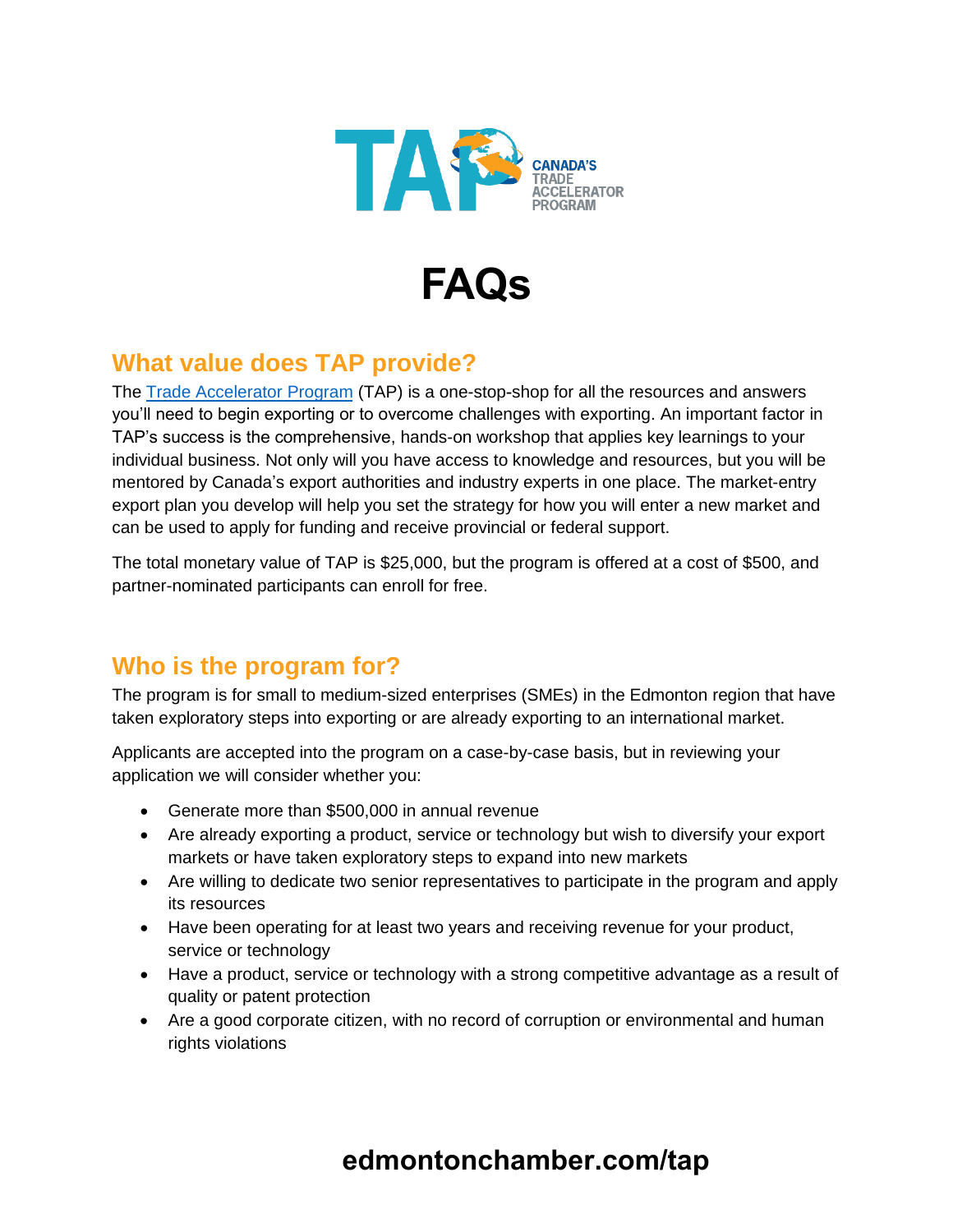#### **Can I still apply if I don't meet all the guidelines?**

Yes, everyone is welcome to apply. However, applicants who meet the guidelines or who have greater potential to succeed internationally will receive preference.

If you are unsure whether you qualify, please send an email to TAP@edmontonchamber.com

#### **How do I apply for the program?**

To apply for the program, you will need to complete the application package online. *All [applications will be considered o](mailto:tapapplication@edmonton.com)n program criteria and assessed on their merits.*

#### **Why do you need my financials?**

We require your financials to ensure you have the financial capability to export successfully. This requires that you have a minimum of two years' revenue over \$500K and that you have sufficient capital to invest in export activities.

## **Can TAP still help me if I've already entered the global market?**

Yes, TAP is a comprehensive export workshop that provides not only knowledge, coaching and resources, but access to experts who will help you overcome barriers and challenges specific to your business.

At the end of the program, you will complete and be ready to activate a strategic market-entry export plan vetted by industry experts. This actionable plan will be extremely useful as you engage in conversations with your internal team to carry out tasks and secure additional funding from banks and investors, and more.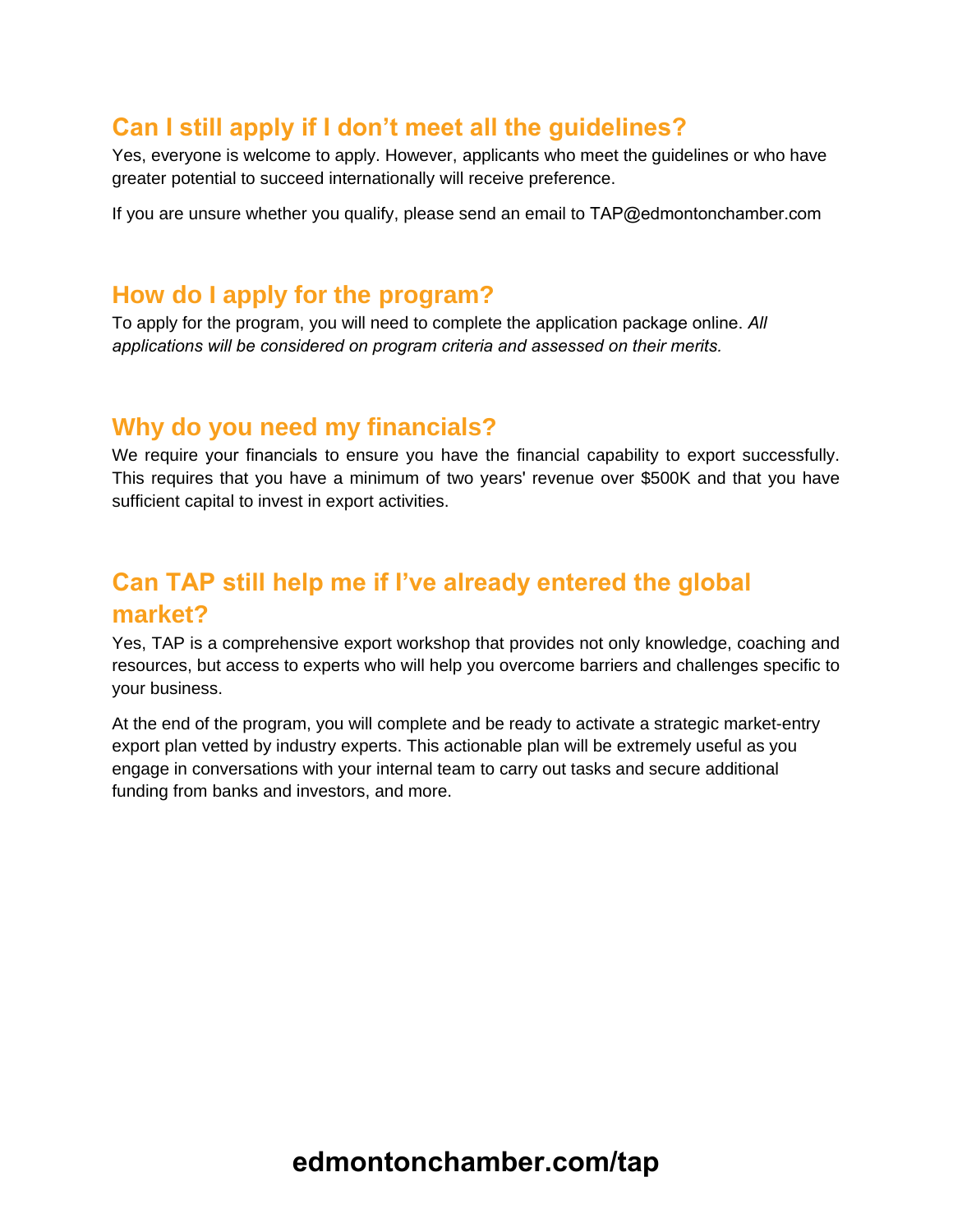#### **What happens during the program?**

The program takes place over the course of six weeks. Two of your senior representatives will need to be present for the four workshop dates. Attendance is mandatory.

Export Training Days

• An intensive two-day, back-to-back workshop where you will hear from export experts, engage in hands-on exercises and familiarize yourself with the market-entry export plan.

Export Plan Day

• A one-day workshop where experts will coach and provide recommendations as you start to write your export plan. Export plans are required to be submitted three weeks later for feedback.

Mentoring Day

• A final workshop day where you will spend one-on-one time with each expert to ask questions or get clarification on the feedback you received. You'll be expected to finalize your plan after this date.

#### **Who from my company should attend the program?**

Two senior representatives from your company are required to attend all four workshop dates (see above: *What happens during the program?*). The representatives you send to participate in the program should have a strong understanding of your business and operations and be able to lead and activate the market-entry export plan.

#### **What areas will be covered by the program?**

TAP comprehensively addresses the core business functions SMEs need to master in order to succeed internationally. These include financial matters, legal and tax considerations, strategy and advisory services, supply chain management, sales and marketing, and more.

#### **What happens after the program ends?**

Your company's success is TAP's success. After graduating from the program, you will be required to fill out a short survey every six months over the next five years. The 10-minute survey will ask you to provide information on key performance indicators that allow us to measure your progress and the effectiveness of the program. It will also be used to identify how we can further support your export journey.

# **edmontonchamber.com/tap**